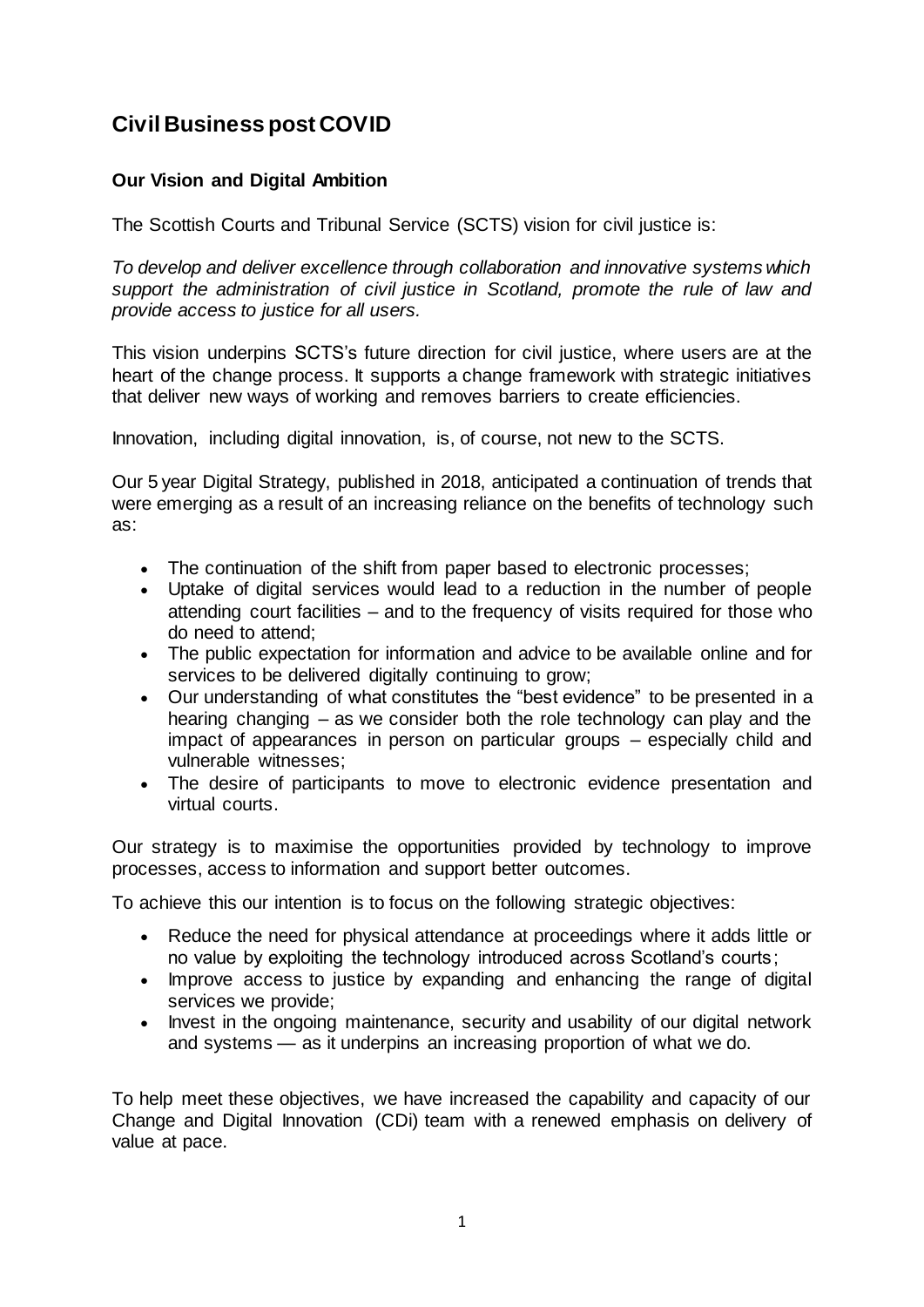# **Civil Court Reform**

There has already been substantial reform across the civil courts. We continue to develop digital systems enabling more types of cases to be administered through Civil Online, including end-to-end processing for simple procedure cases. This has been accelerated in response to COVID-19 as we adapt to a model where civil business is processed using the optimal balance of virtual and traditional processes — supported by more comprehensive digital case management platforms.

In the Court of Session we have introduced our integrated case management system (ICMS) for personal injury cases, facilitating their online submission. This will be extended to include family actions before a wider roll out to other case types.

A new facility (Objective Connect) was launched on 22 February 2021 to support the lodging of large documents.

In the sheriff courts we developed an API (Application Programme Interface – machine to machine transfer) allowing participating firms to submit simple procedure cases from their own case management systems straight into ICMS, supporting the recent temporary rule change that all simple procedure claims must be submitted using Civil Online.

We are also currently piloting the ability to upload documents in Ordinary Actions in the sheriff court through Civil Online.

These reforms have reduced the processing of paper during COVID-19 and delivered steps towards meeting our strategic objectives.

# **Response to COVID-19**

Scotland's courts have experienced unprecedented change over the past year, as a result of COVID-19. We could not have anticipated the speed with which we would need to realise our aim of developing an increasingly digital service, in particular the extent of conducting business remotely.

Throughout the pandemic we have been guided by three key priorities:

- Support the public health response protecting the life and safety of all staff, judiciary and court users;
- Maintain all essential business so far as possible ensuring cases are not lost;
- Minimise accumulation of case backlogs so far as possible to facilitate the most effective recovery.

Achieving these priorities has required significant innovation and a range of different approaches over the course of the year. This has included: the adoption of new, predominantly virtual, operating models; the use of written submissions; the digital transmission of documents; and the use of electronic signatures, all of which have enabled swift process changes, enabling us to operate our services efficiently.

One of the main tools that has been integral to this innovation is the Webex platform. This has ensured that SCTS has been able to support civil business being dealt with electronically. When the first COVID-19 restrictions were announced in March 2020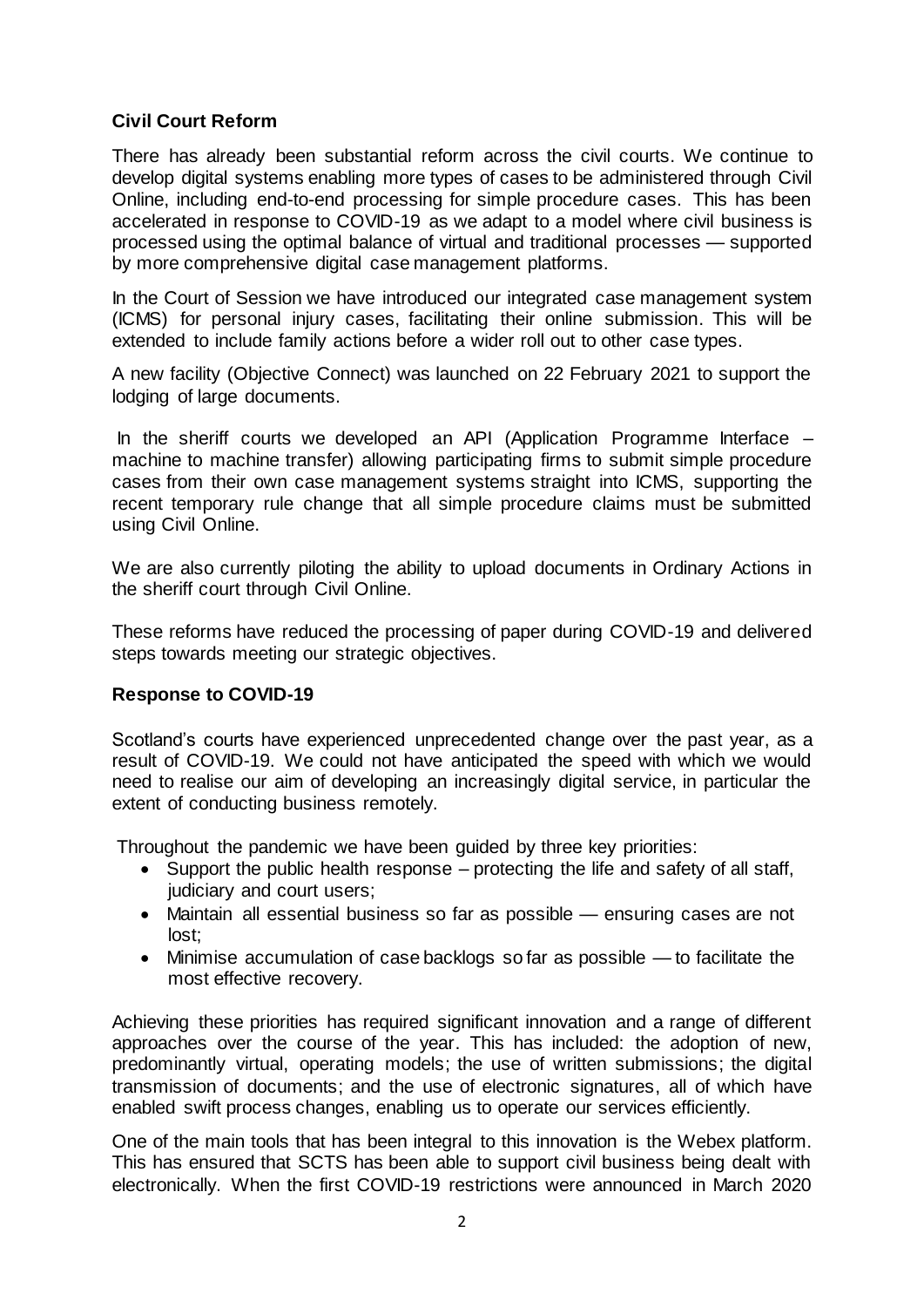this was not a platform we used, yet from the beginning of this year until mid-April 2021 over 14,000 Webex meetings and hearings have been conducted across SCTS.

As a consequence, business across the civil courts has been able to proceed:

### *Court of Session*

Business is able to be conducted virtually, running at business as usual levels. Remote management of business and hearings remains the norm at this time. All hearings which do not require the leading of evidence are conducted remotely, unless the court directs otherwise. Where evidence is required to be led, the presumption is that these hearings will also be conducted remotely unless exceptional circumstances exist. Fixing of civil jury trials re-commenced on 11 January 2021 and will be delivered using a remote jury centre model similar to that in place for criminal trials.

#### *Sheriff Appeal Court*

Business is at the same level as prior to lockdown with three substantive appeal hearings per fortnight conducted virtually.

# *All Scotland Sheriff Personal Injury Court (ASSPIC)*

Business continues to be conducted virtually, with only proofs citing exceptional cause being considered for physical appearances.

#### *Sheriff Courts*

Video conferencing functionality is being used daily to support sheriff court civil business. Proofs, debates and fatal accident inquiries continue to be programmed virtually, where appropriate, with the decision as to the appropriate format for an evidential hearing being taken by the individual judge or sheriff.

#### **Volume of business**

The ability to conduct the majority of processes online has meant that civil court business has experienced less of an impact from the pandemic than criminal business. Indeed there was a small increase in the number of proofs proceeding in the Court of Session, but a decline in the number of sheriff court cases lodged. We expect case volumes to recover to normal levels over the course of the coming year – See **Annex 1**.

# **Challenges around remote hearings**

These changes and innovations would not have been possible without the support, input and effective participation from staff, practitioners and users. SCTS are also aware that change, especially at pace, can provide challenges and this has been particularly acute around the increase in use of remote hearings. The following are some of the concerns raised:

The use of technology can be daunting for some. Legal commentators have said that many suffer "**considerable anxiety**" while waiting to make sure that the technology works, witnesses join on time, and documents are shared electronically with ease during questioning. As practitioners become more used to virtual hearings and experience how they can run smoothly, it is anticipated that this anxiety mayl diminish. Indeed some practitioners are helpfully sharing good practice for virtual court hearings. The key, like preparation for any type of hearing, is significant effort and preparation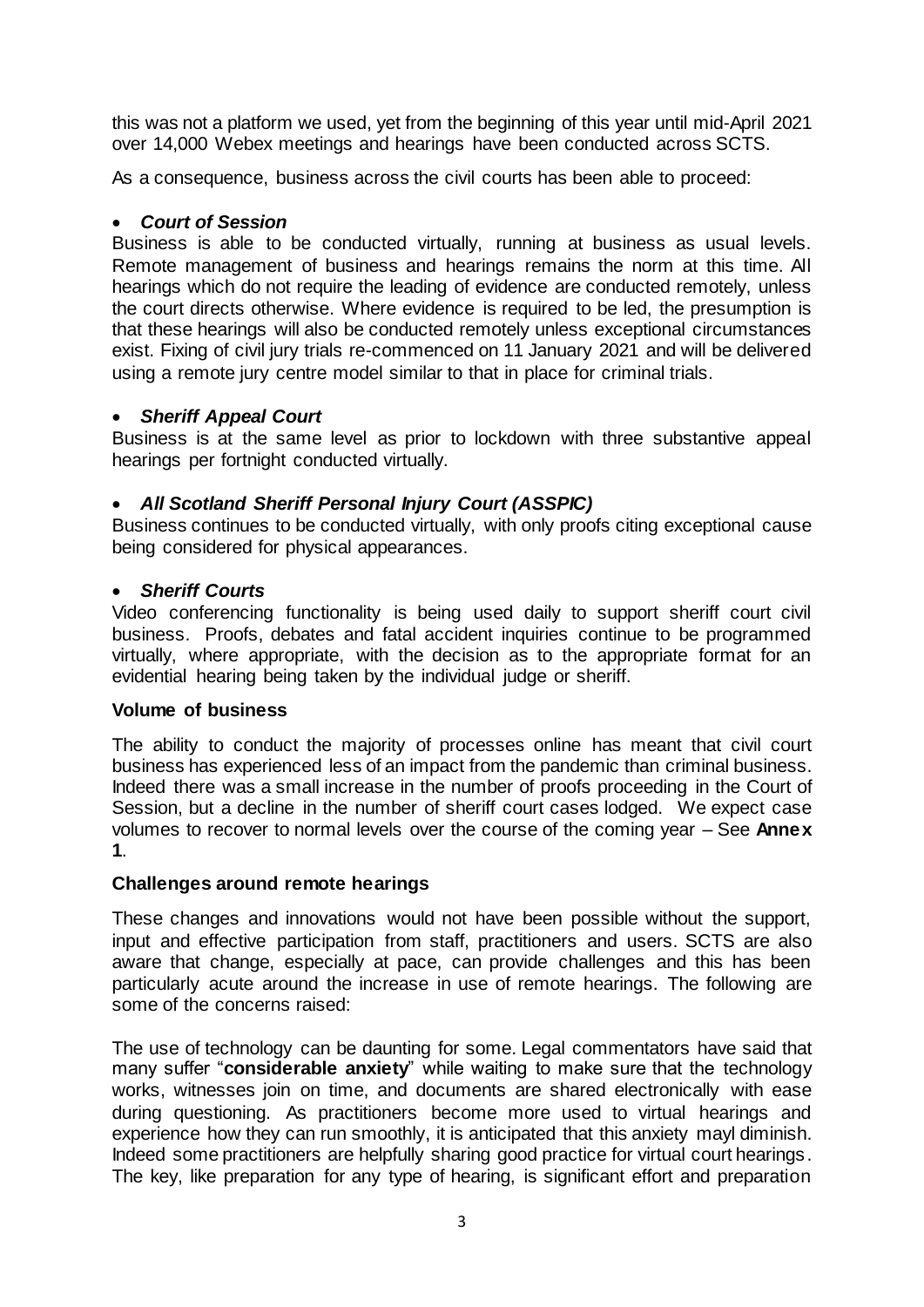in advance. Communication with the clerk in advance is required. The additional challenges are for all participants to be familiar with the technology and have access to the necessary equipment, including sufficient broadband coverage.

Some practitioners are concerned that **technology issues** may arise during a hearing which will cause disruption. However, over 99%<sup>1</sup> of virtual hearings that have taken place since remote hearings were introduced have proceeded without technical incidents related to SCTS infrastructure. Where incidents have arisen, the vast majority were due to a combination of not following process, user error and poor local broadband connectivity.

The SCTS network success is largely credited to the underpinning infrastructure which has been steadily introduced and expanded upon within the past year. This has provided the backbone for the Webex meetings this year shown in Table1.

| No. of meetings hosted                                      | 14,015  |
|-------------------------------------------------------------|---------|
| Total time of meetings in minutes                           | 792,993 |
| Total number of participants                                | 71,347  |
| Average length of meeting (mins)                            | 57      |
| $\Lambda$ ll $\Lambda$ l - Leurettette COOA (AlalOA OlalOA) |         |

Table 1 – All Webex statistics 2021 (1/1/21-8/4/21)

As the Cisco Webex hosting is cloud based and there is no direct connection between SCTS and the external participants, the few issues which are reported are usually due to the broadband connectivity of the external participants. The use of network monitoring tools have provided SCTS with information as to where issues lie. A troubleshooting guide for practitioners has also been created: [https://www.scotcourts.gov.uk/coming-to-court/virtual-courts.](https://www.scotcourts.gov.uk/coming-to-court/virtual-courts) In addition, the SCTS CDi team offer practice sessions before substantive hearings to educate and advise on best practices for hosting/attending such events.

It has been said that **virtual hearings take longer** than physical hearings. However, virtual hearings increase the need for effective judicial case management which has the benefit of narrowing the issues, potentially leading to a shorter hearing time. They also reduce the in-court logistics related to participants' physical movement around the court premises and enable speedier sharing of productions. Whilst regular breaks are scheduled for the comfort of the participants, in practice, these have no impact on the length of the actual hearing as physical hearings also have regular breaks.

Some commentators bemoan the **loss of the "majesty" of the courtroom**. The existing solemnity of the proceedings is, however, replicated in remote hearings by the continuation of physical court traditions such as dress code, etiquette and court practices.

 $\overline{a}$ <sup>1</sup>based on ticketed incidents raised with SCTS support against number of virtual hearings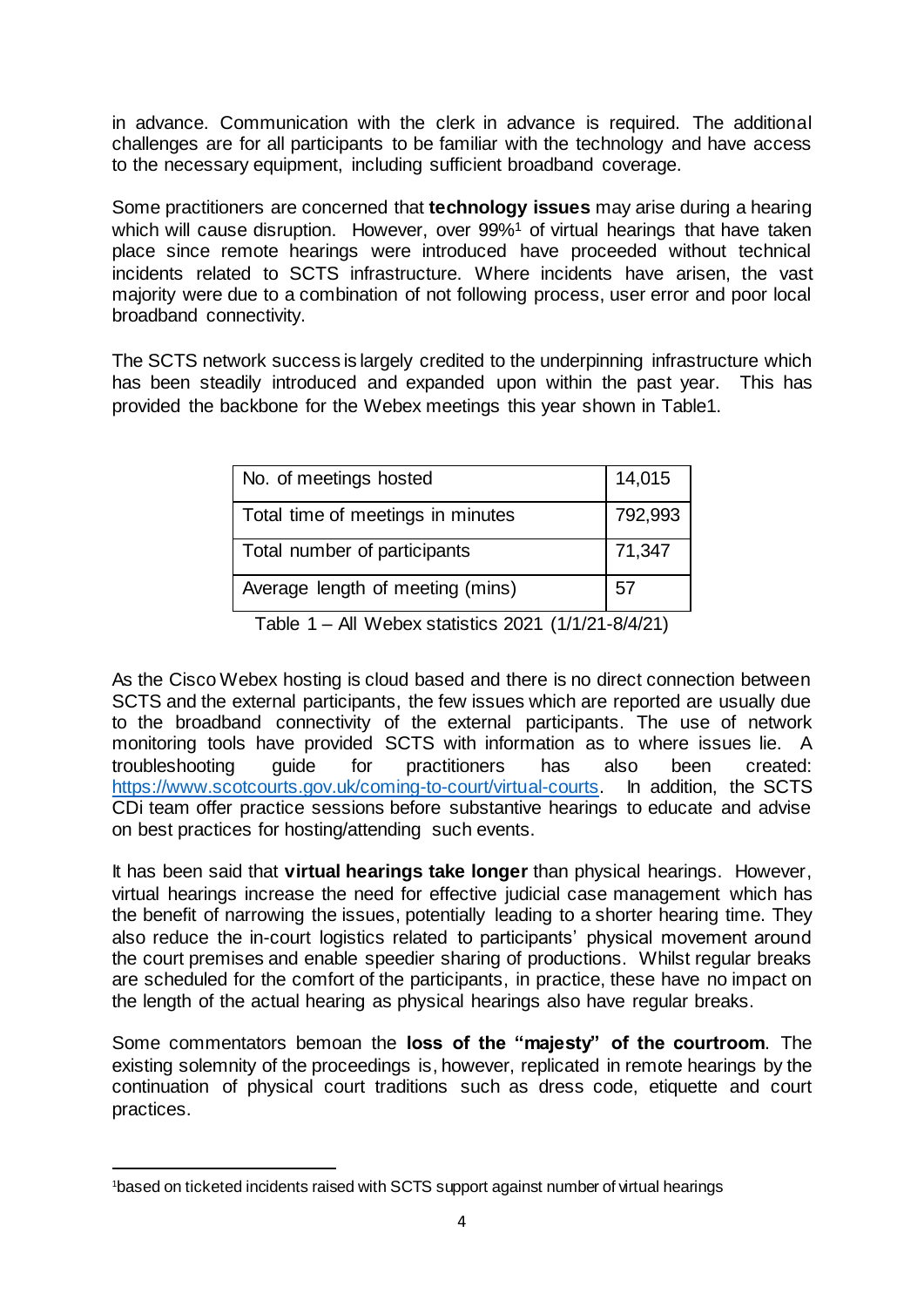It has been suggested that **physical hearings are more appropriate** for certain types of hearing such as sensitive family cases and those where extensive crossexamination is required. However, others have observed that technology does enable complex, sensitive and serious proceedings to take place virtually and allows the credibility of witnesses to be assessed. It may also be less forbidding than appearing in person.

Central to the move to virtual hearings is the **electronic lodging of Court documents**. Bundles must be agreed in advance of a proof. These are submitted electronically and made available to the witnesses. There is now less chance of page numbers in different paper copies being inconsistent. Paperless systems also have an environmental benefit.

Beyond mitigating the risk to personal health and safety, **virtual hearings also provide additional benefits**. Costs for clients can be saved with solicitors spending less time waiting in courts and travel time eliminated. There can be flexibility in the hearing, and creative use of technology to present evidence. One commentator referred to a personal injury proof in ASSPIC that proceeded as scheduled at 10am, with preliminary business having been dealt with the day before. Witnesses, including expert witnesses, did not have to hang around outside the court but received a text when it was their time to connect and enter the virtual court. This is particularly beneficial for medical experts whose time away from their patients is minimised.

Virtual hearings are also well suited to clients and courts in **rural and remote locations**. The practice of instructing local agents is no longer necessary.

Virtual hearings are more **accessible to the media and the public** as they enable the public to observe or hear court proceedings without the need to attend a building. Indeed almost 1000 people dialled into to a high profile hearing in July 2020. Information on how to access virtual hearings can be found on the SCTS website <https://www.scotcourts.gov.uk/coming-to-court/access-to-virtual-hearings>

# **The Future**

As we move through the response to COVID-19 and into recovery we will continue to do so in partnership. The pandemic has underlined the fact that the justice system can change to meet need. It will require to keep doing so. We will work with agencies across the system to ensure that innovations are retained and developed.

Virtual courts are different from traditional hearings. However, experience has shown that they are still able to facilitate a comprehensive enquiry into the facts, to scrutinise evidence, and to deliver justice. Indeed they offer additional benefits such as reducing delays, increasing efficiencies and improving access to justice.

Virtual courts do not represent "justice on the cheap." Indeed considerable investment has been made in equipping the courts, the judiciary and staff with the necessary equipment and infrastructure to enable virtual hearings to take place efficiently and smoothly.

As one commentator has described virtual courts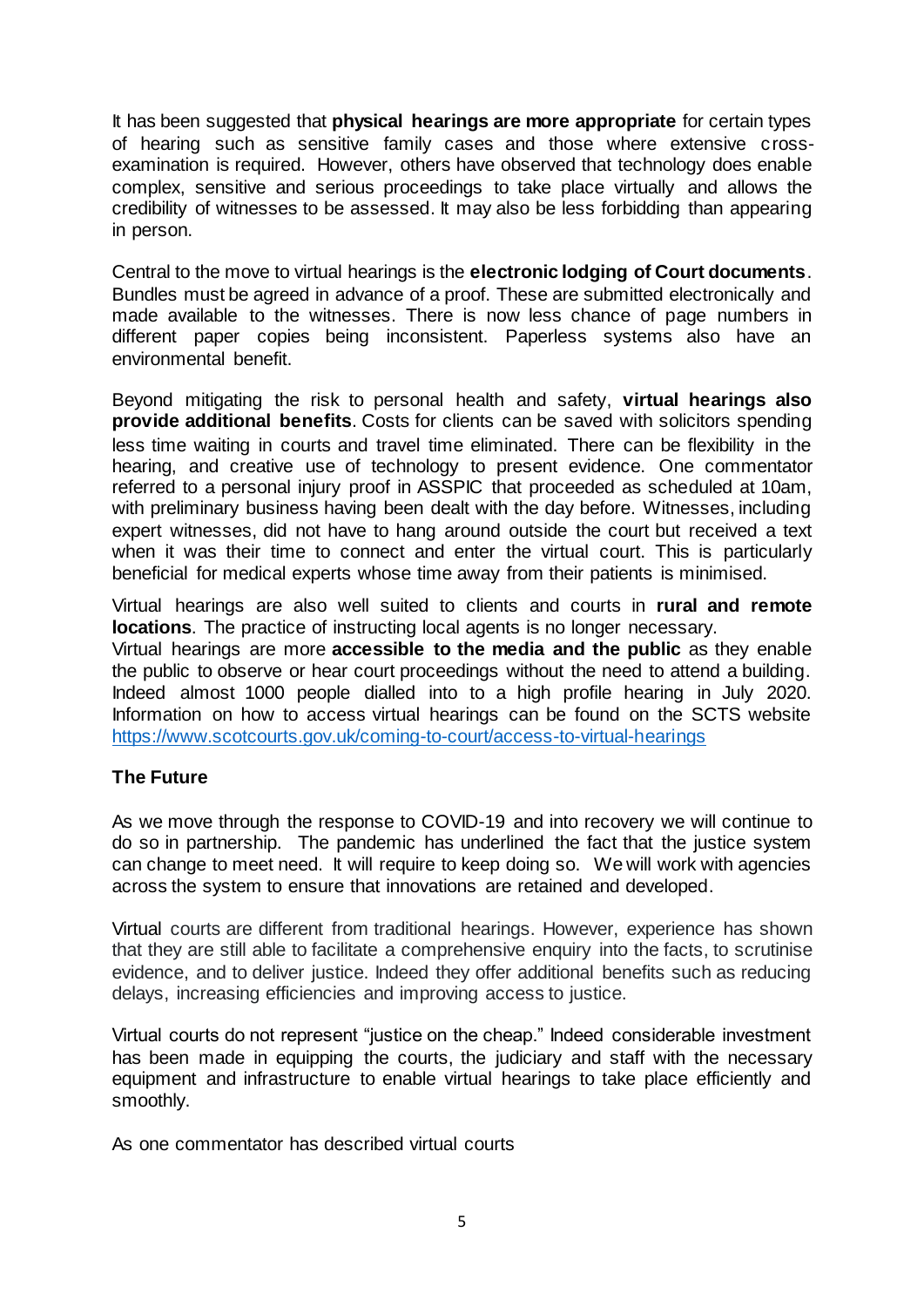*"They are an example of a modern, creative justice system that is willing to adopt new technology to better meet the needs of society."*

In achieving recovery we must create a better system—learning from the new approaches and opportunities that are now apparent. Courts should be regarded as a service, not a building—efficient, accessible and, above all, fair.

As the Lord President stated in June 2020

*"It is a misconception to regard the court as a building. It is not just a physical space. It is a public service. Virtual courts and online services should, and now will, be viewed as core components of the justice system, rather than short-term, stopgap alternatives to appearances in the courtroom."*

It has been said by one legal commentator that:

"*The steps that have been taken have brought the court system forward years rather than months….. One thing's for sure, there can be no going back."*

Another has said:

"*It's my hope that, moving forward, much of what has been put into practice since the start of the pandemic can remain in place*."

Whilst there will be a desire for some types of business, particularly proofs, to return to court buildings there are opportunities to be explored from the pandemic operating model, with a range of business and hearing types lending themselves well to remote or virtual processes in the longer term. There will also be a continuing need to preserve some of the physical capacity previously used for civil business if the backlogs that have arisen in relation to criminal business are to be effectively addressed.

The current guidance for the Supreme Courts and Sheriff Courts, issued on 5 March 2021, confirms that the vast majority of civil business will continue to be conducted virtually until further notice. SCTS modelling predicts that, even with additional trial capacity in place, the criminal case backlogs in the High Court and Sheriff Courts will take some 3 – 4 years to clear. During this period, particularly while physical distancing restrictions are in place, there will be a continued need to maximise the levels of both civil and criminal business that can appropriately be undertaken by virtual means.

Longer term we anticipate that virtual hearings will continue to be an integral way of conducting civil proceedings, particularly where the matter is of a procedural nature or is taking place in a court that is not within the locality of the lawyers or clients. This will, however, always be at the discretion of the judiciary.

Our intention therefore is to build on the innovations introduced to support the justice system during the pandemic, to provide a modern, flexible and digitally enabled justice system in which all users have a role to play.

**SCTS | May 2021**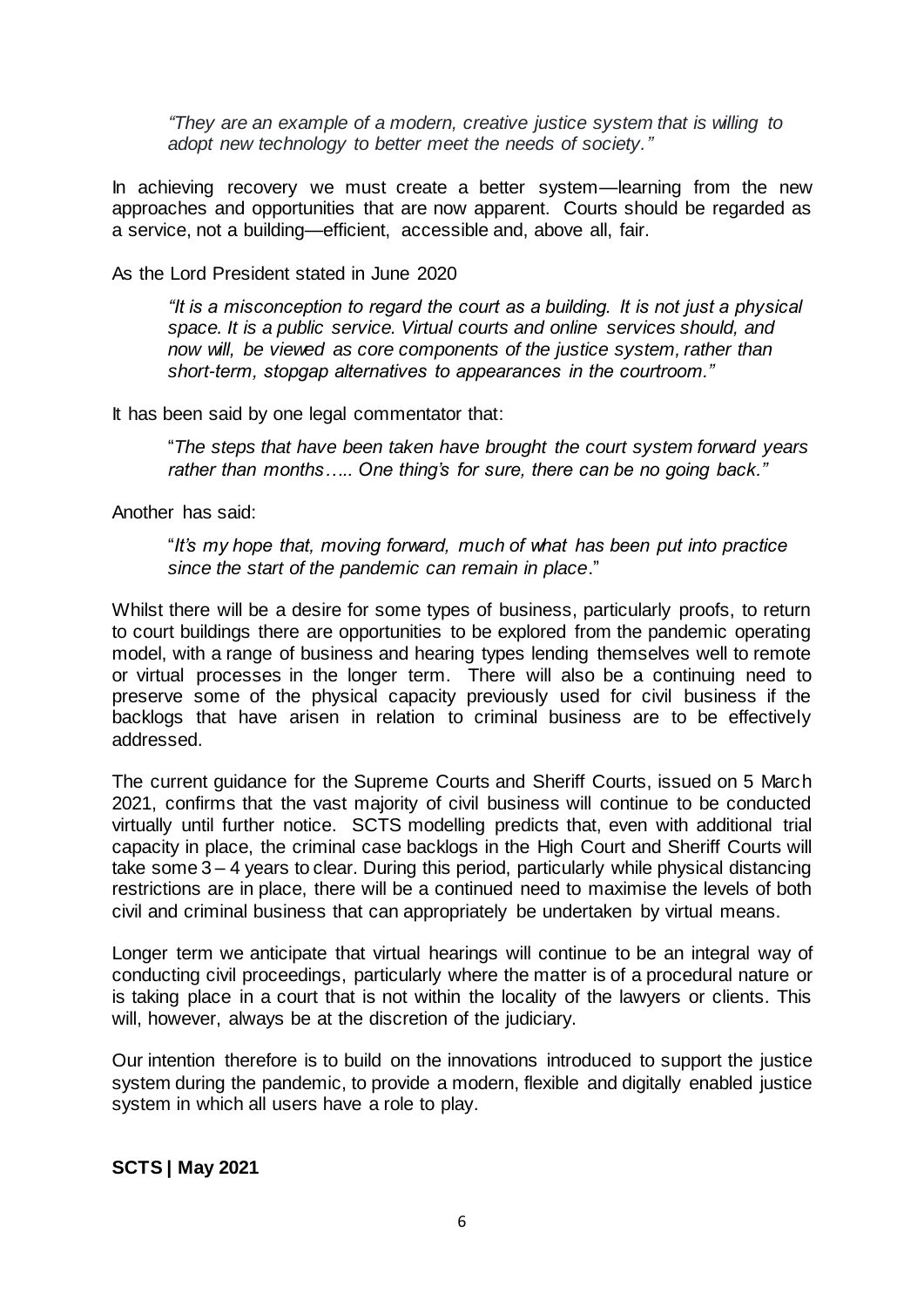# **Volume of business Annex 1**

# **Court of Session**



The Court of Session has seen a relatively minor decrease in business over the year, with overall cases registered down by 10% in comparison with 2019/20 (2,107 cases compared to 2,333). In relation to disposals the overall figures were almost identical to the previous year with 2,044 cases disposed of this year compared to 2,006 in the previous year.

# **Sheriff Courts**

 $\overline{a}$ 



Overall the **civil cases registered** in the sheriff courts decreased by 43% from the previous year (55,156 2cases registered in 20/21 compared to 97,029 in 19/20). The

<sup>&</sup>lt;sup>2</sup> All figures for 2020/21 are provisional as March 2021 figures are not finalised. It is expected the finalised figures will be slightly higher.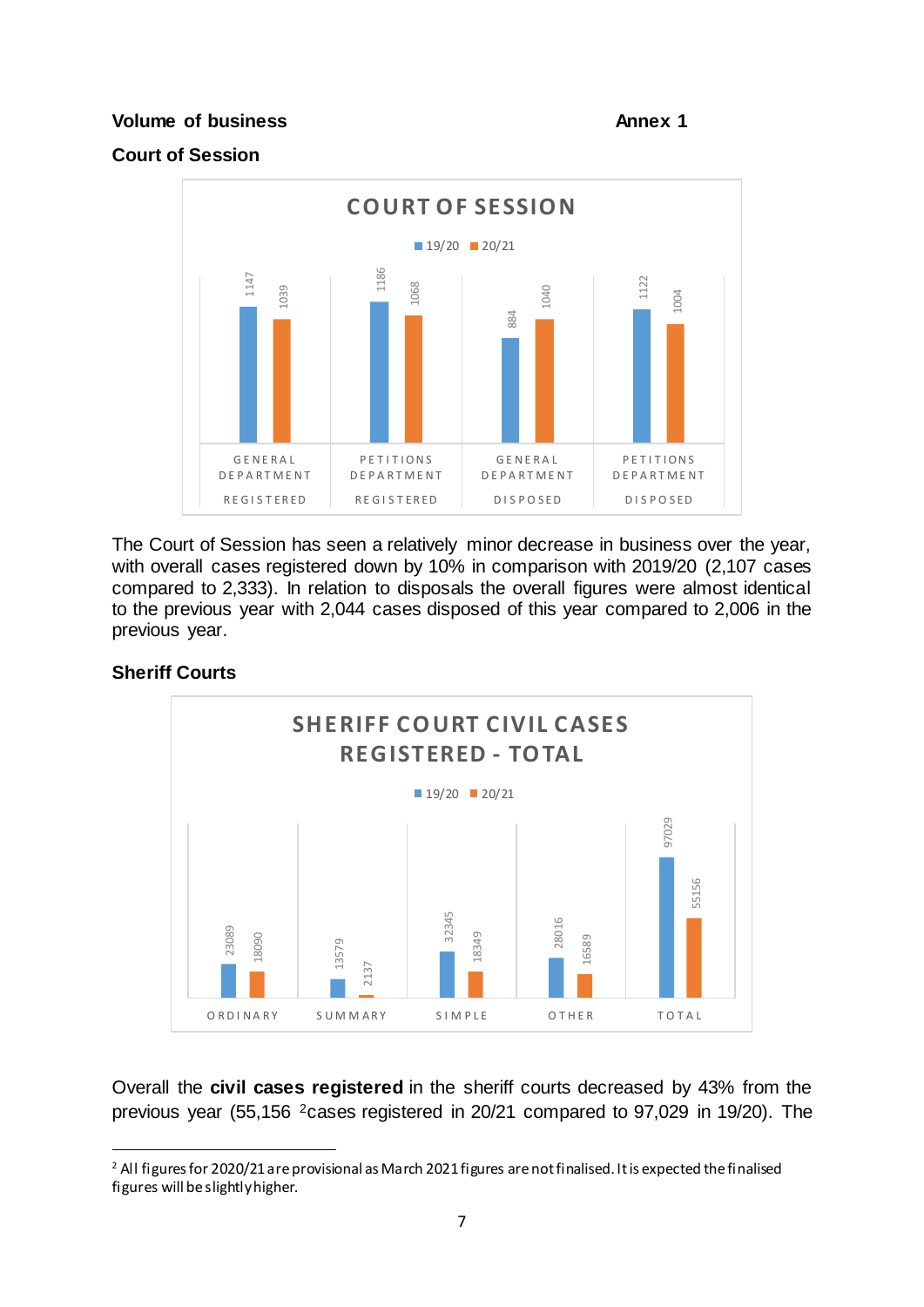decrease in cases has differed across the procedures with ordinary cause cases seeing a 22% decrease, summary cause an 84% decrease (almost all related to heritable) and simple procedure cases decreasing by 43%.

However, this is not reflective of the recent work across the courts as there were very few cases registered in April and May given the immediate response to the initial lockdown. Looking at the cases registered in March 2021 against the monthly average for 2019/20 gives a more realistic picture of the current level of business in comparison to the position pre-pandemic.



This shows that whilst there is a 25% decrease overall in monthly cases registered in comparison to last year's average, there is actually a 12% increase in ordinary cause cases registered.

One of the main procedural changes in the last year was the temporary rule change to mandate the use of Civil Online for simple procedure cases which came into effect in September 2020. This has had a significant effect with 84% of simple procedure cases registered through Civil Online this year compared to 11% last year.

In relation to **disposals** the overall picture is similar with a decrease of 40% in cases disposed compared with the previous year (42,245 this year, compared to 70,847 last year). Again summary cause is showing the biggest decrease with cases down by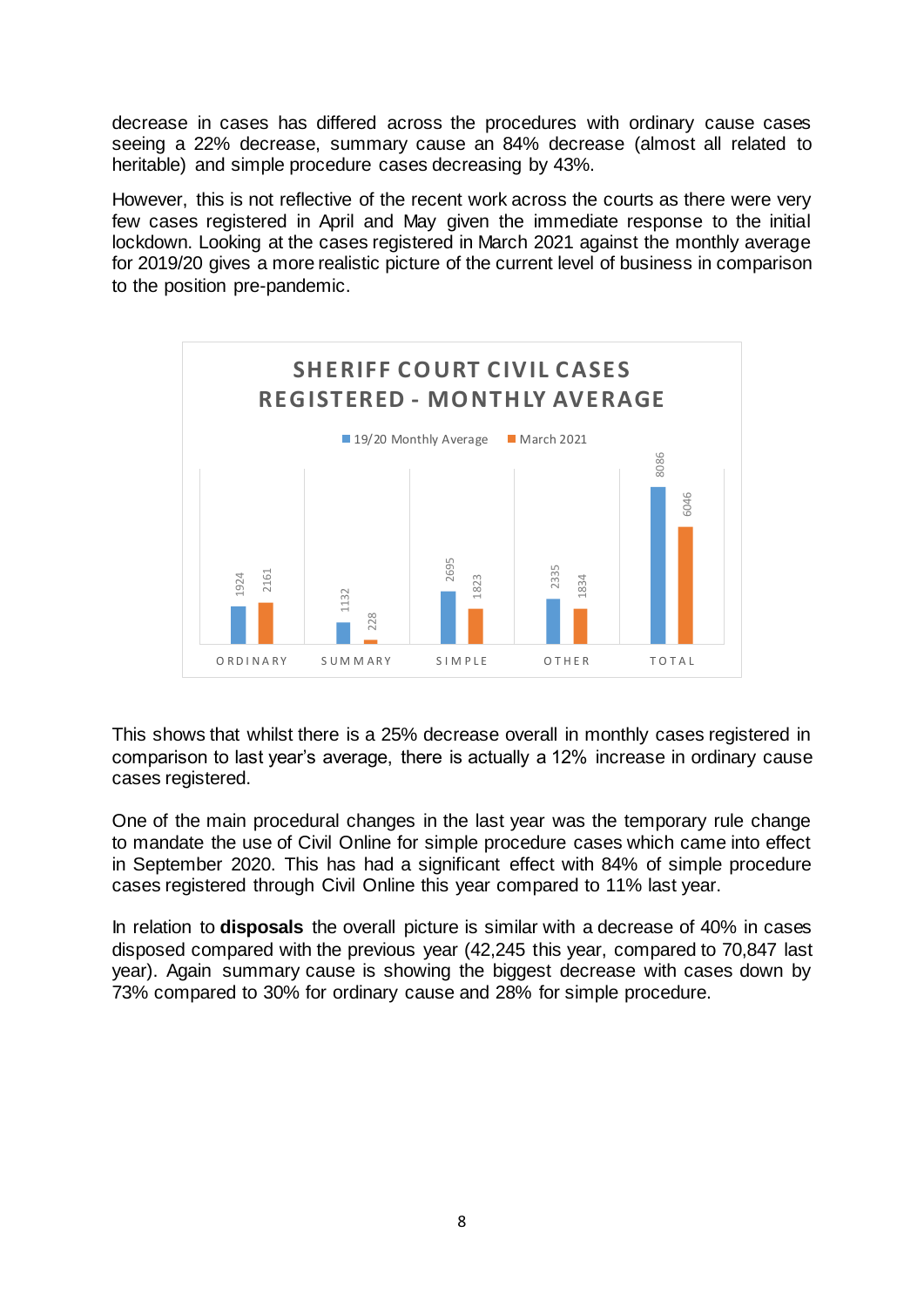

The monthly position once more shows that the current business levels, particularly in relation to ordinary cause, are similar to the position pre-pandemic. Although, summary cause cases are significantly below previous levels, mainly related to the decrease in heritable cases.



# **All Scotland Sheriff Personal Injury Court (ASSPIC)**

As with the sheriff court, business in ASSPIC was minimal in April and May following the initial response to the lockdown restrictions. As such the number of cases registered this year is 20% down compared to 2019/20 (6,466 compared to 8,036). Similarly, the number of cases disposed decreased by 33% compared to last year